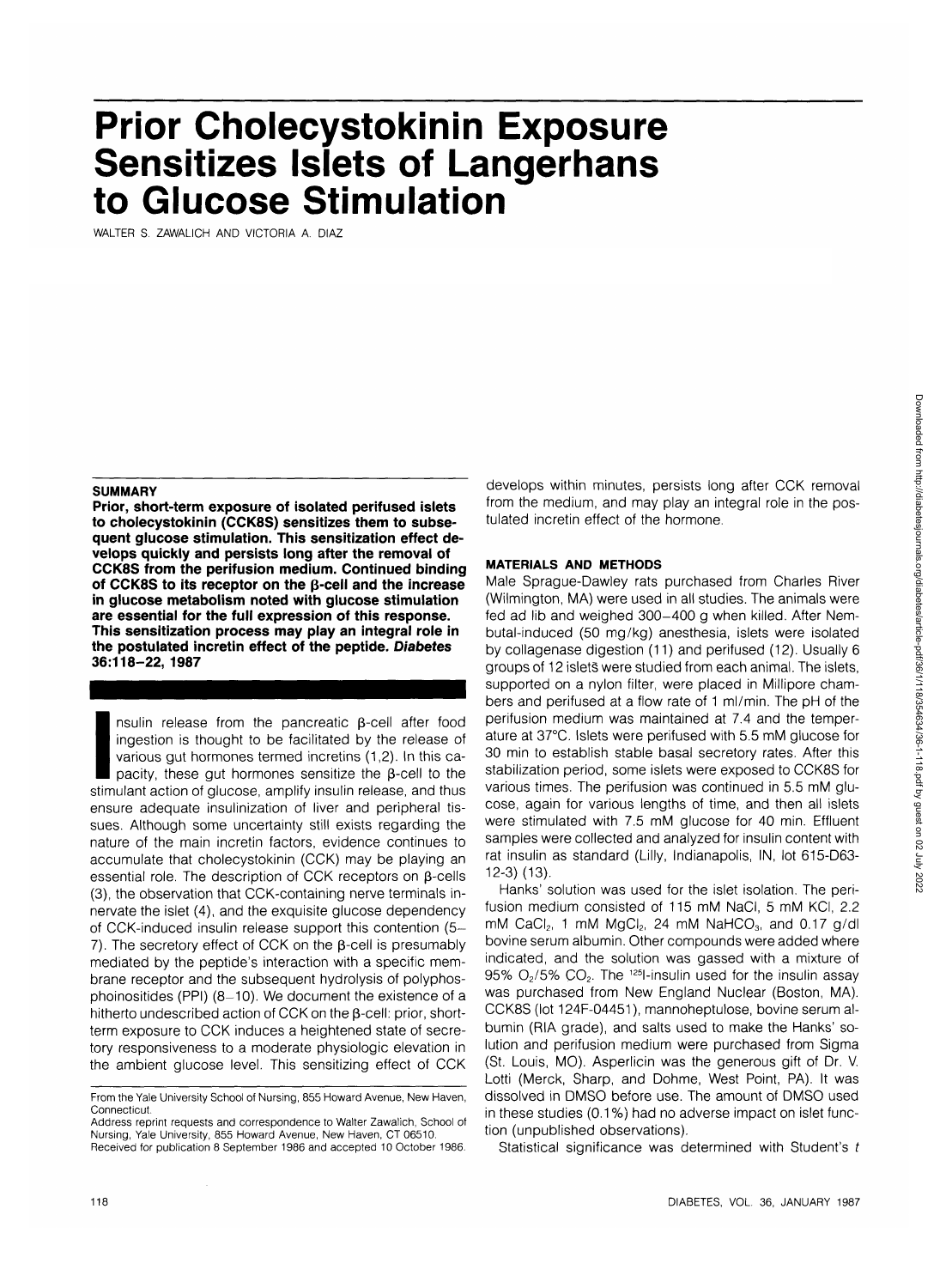

**FIG. 1. Influence of prior CCK8S exposure on glucose-induced insulin output. All groups of islets were perifused for 30 min with 5.5 mM glucose to achieve basal, stable rates of hormone output. Three groups were then exposed to 200 nM CCK8S in continued presence of 5.5 mM glucose for 2, 5, or 10 min, perifused for 10 min more with 5.5 mM glucose alone, and then stimulated with 7.5 mM glucose. Control islets were perifused for 50 min with 5.5 mM glucose before provocation with 7.5 mM glucose. This and subsequent figures have been corrected for dead space in perifusion system of 3 ml (equivalent to 3 min with flow rate of 1 ml/min). Although increase in insulin secretory rate** to 7.5 mM glucose is only apparent after ~25-30 min of stimulatory **period, islets previously exposed to CCK8S for various times displayed dramatic first phase of release and sustained second-phase output. Insulin response from all CCK8S-pretreated islets was significantly greater (P < .05) than that noted from control islets at all time points past 1st min of stimulant presentation.**

test for unpaired data, and  $P < 0.05$  was taken as significant. Values presented in the figures or RESULTS represent means  $\pm$  SE.

#### **RESULTS**

Perifusion of isolated islets in a medium containing 5.5 mM (100 mg/dl) glucose for 50 min results in stable, basal rates of insulin release that average  $\sim$  20 pg  $\cdot$  islet $^{-1}$   $\cdot$  min $^{-1}$  before stimulation. Exposure of these islets to 7.5 mM (135 mg/dl) glucose is accompanied by a delayed rise in insulin output that, after 40 min stimulation, is about twofold greater than prestimulatory rates (Fig. 1). A markedly different secretory response to 7.5 mM glucose is evoked if islets are previously exposed to 200 nM CCK8S for various times, and the effect is apparent even after removal of the peptide from the perifusion medium. In the experiments shown in Fig. 1, after a 30-min perifusion with 5.5 mM glucose islets were exposed to 200 nM CCK8S for 2, 5, or 10 min followed by a 10-min perifusion in 5.5 mM glucose alone. They were then provoked with 7.5 mM glucose and the secretory response monitored (Fig. 1). Particularly dramatic is the increase in first-phase release seen in islets previously exposed to 200 nM CCK8S. Peak secretion during this phase averages  $200 \pm 34$ ,  $408 \pm 109$ , and  $399 \pm 43$  (means  $\pm$  SE,  $N \le 4$  for all groups) in islets previously perifused for 2, 5, or 10 min with 200 nM CCK8S. Control islets, not previously exposed to CCK8S, release insulin at a rate of  $22 \pm 3$  ( $N = 6$ )  $pg \cdot islet^{-1} \cdot min^{-1}$  at the same time point. Moreover, the augmented sensitivity to 7.5 mM glucose induced by CCK8S persisted during the 40-min perifusion with this level of the hexose. Release averaged  $180 \pm 34$ , 240  $\pm 67$ , and  $212 \pm 32$  pg·islet<sup>-1</sup>·min<sup>-1</sup> in effluent samples collected 35-40 min after the onset of stimulation in the groups exposed for 2, 5, and 10 min, respectively, to CCK8S. Control islets released insulin at a rate of 36  $\pm$  2 pg  $\cdot$  islet<sup>-1</sup>  $\cdot$  min<sup>-1</sup> at this time. Considering that the stimulatory phase with 7.5 mM glucose lasted 40 min, the effect of CCK8S on secretion was clearly still evident  $\sim$  50 min after its removal from the medium.

It proved possible to sensitize islets to glucose (7.5 mM) stimulation with lower levels of CCK8S. Although a 20-min



**FIG. 2. Capacity of CCK8S to sensitize islet is related to duration of exposure to CCK8S. Islets were perifused for 30 min with 5.5 mM glucose and for 2, 5, or 20 min more with 200 nM CCK8S plus 5.5 mM glucose. After 20 min perifusion with 5.5 mM glucose alone, all groups were provoked with 7.5 mM glucose, and secretory response was monitored. When analyzed statistically, peak first-phase and secondphase secretory responses were greater in 20-min CCK8S group than in 2-min CCK8S group.**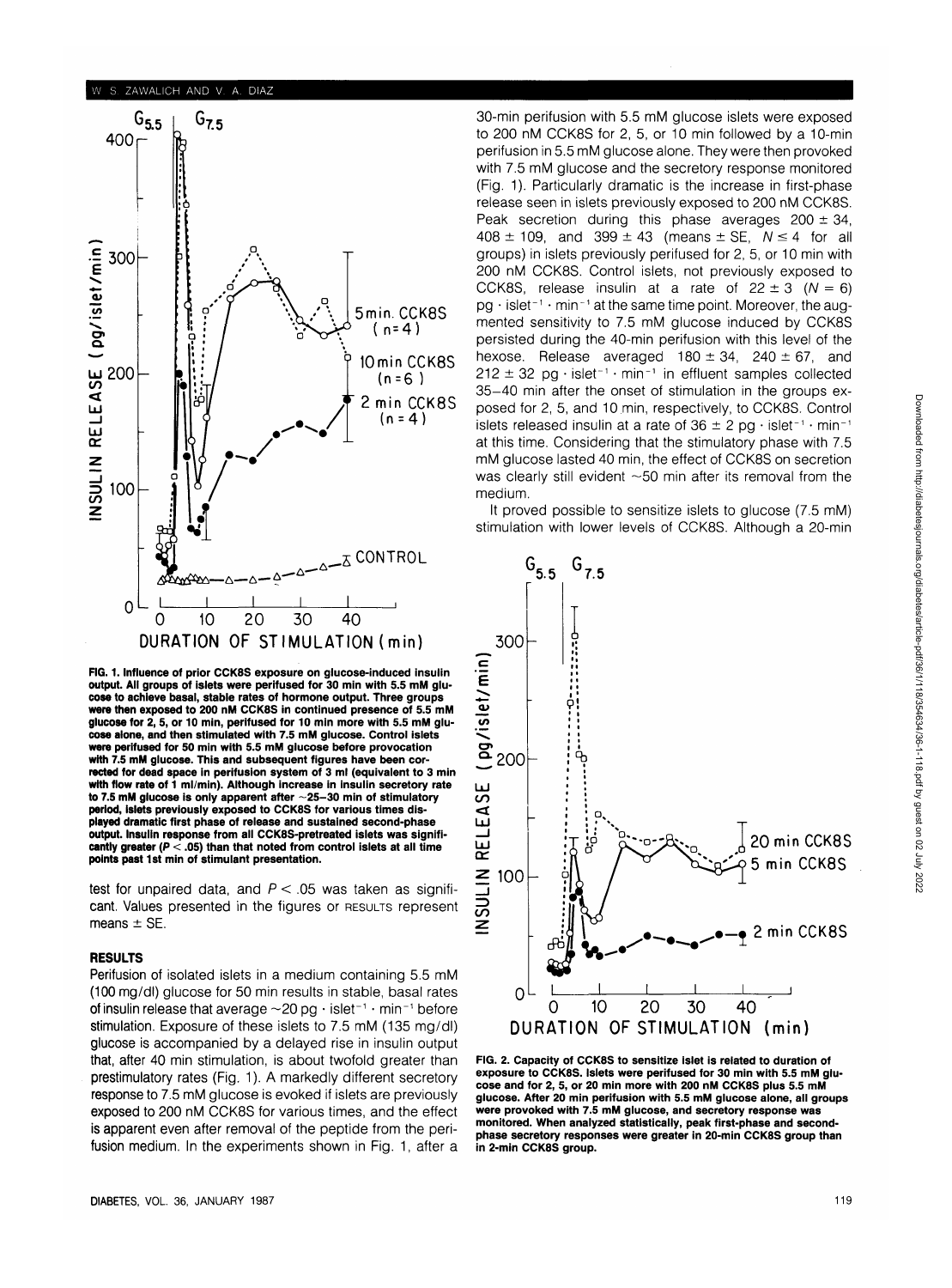## CCK SENSITIZES B-CELLS TO GLUCOSE

exposure to 2 nM CCK8S, followed by a 10-min washout with 5.5 mM glucose alone, did not sensitize the islet to 7.5 mM glucose, perifusion with 10, 25, or 50 nM CCK8S for 20 min was accompanied by a significant augmented secretory response to the hexose. Peak first-phase release after exposure to these three levels of CCK8S averaged  $68 \pm 8$ ,  $201 \pm 11$ , and  $386 \pm 38$  pg  $\cdot$  islet<sup>-1</sup>  $\cdot$  min<sup>-1</sup>, and the secondphase response noted 35-40 min after the onset of stimulation averaged 53  $\pm$  6, 73  $\pm$  3, and 232  $\pm$  21 pg  $\cdot$  islet<sup>-1</sup>  $\cdot$ min<sup>-1</sup> in the 10, 25, and 50 nM CCK8S-pretreated groups, respectively ( $N = 4$  for all groups). In contrast, control islets, not previously exposed to CCK8S, released insulin at the rates of 20  $\pm$  3 and 27  $\pm$  2 pg  $\cdot$  islet<sup>-1</sup>  $\cdot$  min<sup>-1</sup> during the first and second phases of the response to 7.5 mM glucose  $(N = 3)$ .

The capacity of CCK8S to sensitize the islets-to glucose stimulation persisted for some time, and the duration of this "memory" effect was related to the duration of CCK8S exposure. Islets were exposed to CCK8S for 2, 5, or 20 min and then perifused for an additional 20 min with 5.5 mM glucose alone. They were then stimulated for 40 min with 7.5 mM glucose. As shown in Fig. 2, the shorter exposure times to CCK8S were accompanied by smaller secretory responses to the addition of 7.5 mM glucose, even though the duration of perifusion in CCK8S-free medium was similar (20 min). Moreover, a prior 20-min CCK8S exposure, even after a 20-min washout period with 5.5 mM glucose alone, resulted in a significantly greater insulin secretory response to 7.5 mM glucose, and both the first and second phases of release were significantly augmented above control release rates (Fig. 2), indicating again that the impact of CCK8S on the islet is sustained long after its removal from the medium.

In pancreatic exocrine tissue, persistent binding of CCK to its membrane receptor occurs despite a prolonged washout period in CCK-free medium (14). This continued interaction of the peptide and its receptors seems responsible for the persistant stimulation of exocrine secretion noted in this tissue, and the existence of several CCK-binding sites per receptor has been proposed to explain this phenomenon (14,15). A similar situation may occur in pancreatic  $\beta$ -cells, and experiments were designed to test this possibility. Islets were perifused for 30 min with 5.5 mM glucose and then stimulated with 200 nM CCK8S for 10 min. In the continued presence of 5.5 mM glucose the perifusion was continued for an additional 10 min in a medium supplemented with 10 uM asperlicin, a membrane-active competitive inhibitor of CCK binding to its receptor (16). We have previously demonstrated that this level of asperlicin does not influence release when islets are stimulated with glucose alone (17). Islets were then exposed to 7.5 mM glucose (in the absence of 10  $\mu$ M asperlicin) for 40 min and the secretory response assessed. Under this condition, asperlicin virtually abolished the CCK8S-induced sensitization to 7.5 mM glucose (Fig. 3). The ability of CCK8S to augment glucose-induced insulin secretion depends on the catabolism of the hexose (7). To test whether a similar dependency on glucose metabolism also characterizes this sensitization process, islets were exposed to 200 nM CCK8S for 10 min, perifused for 10 min with 5.5 mM glucose, and then stimulated with the combination of 7.5 mM glucose plus 7.5 mM mannoheptulose. The



**FIG. 3. Effect of asperlicin and mannoheptulose (MH) on CCK8S-induced sensitization. Islets were perifused for 30 min with 5.5 mM glucose alone and for 10 min more with 200 nM CCK8S. In asperlicin group, perifusion was continued for 10 min more in 5.5 mM glucose** plus 10  $\mu$ M asperlicin. Then they were provoked with 7.5 mM glucose<br>without further addition of asperlicin. In MH group, this 7-carbon sugar **(at 7.5 mM) was included during stimulation period with 7.5 mM glu-cose. When compared statistically with CCK8S control group, asperlicin and MH significantly (P < .05) reduced insulin output at all time points during stimulatory period with 7.5 mM glucose.**

latter compound dose dependently blocks glucose phosphorylation and further catabolism by the islet (18). It also effectively abolishes the heightened secretory response to 7.5 mM glucose usually noted after sensitization with 200 nM CCK8S (Fig. 3).

### **DISCUSSION**

The results of this study reveal a previously unreported effect of CCK8S on the B-cells of the islets of Langerhans: a shortterm increase in the level of the peptide bathing these cells results in a persistent sensitization to glucose stimulation even after removal of the peptide from the medium. This effect of CCK8S results in a marked sensitization of the receptor systems that regulate secretion to moderate physiologic elevations in the ambient glucose level and dramatically potentiates glucose-induced release. However, this memory effect of CCK8S on secretion surfaces only if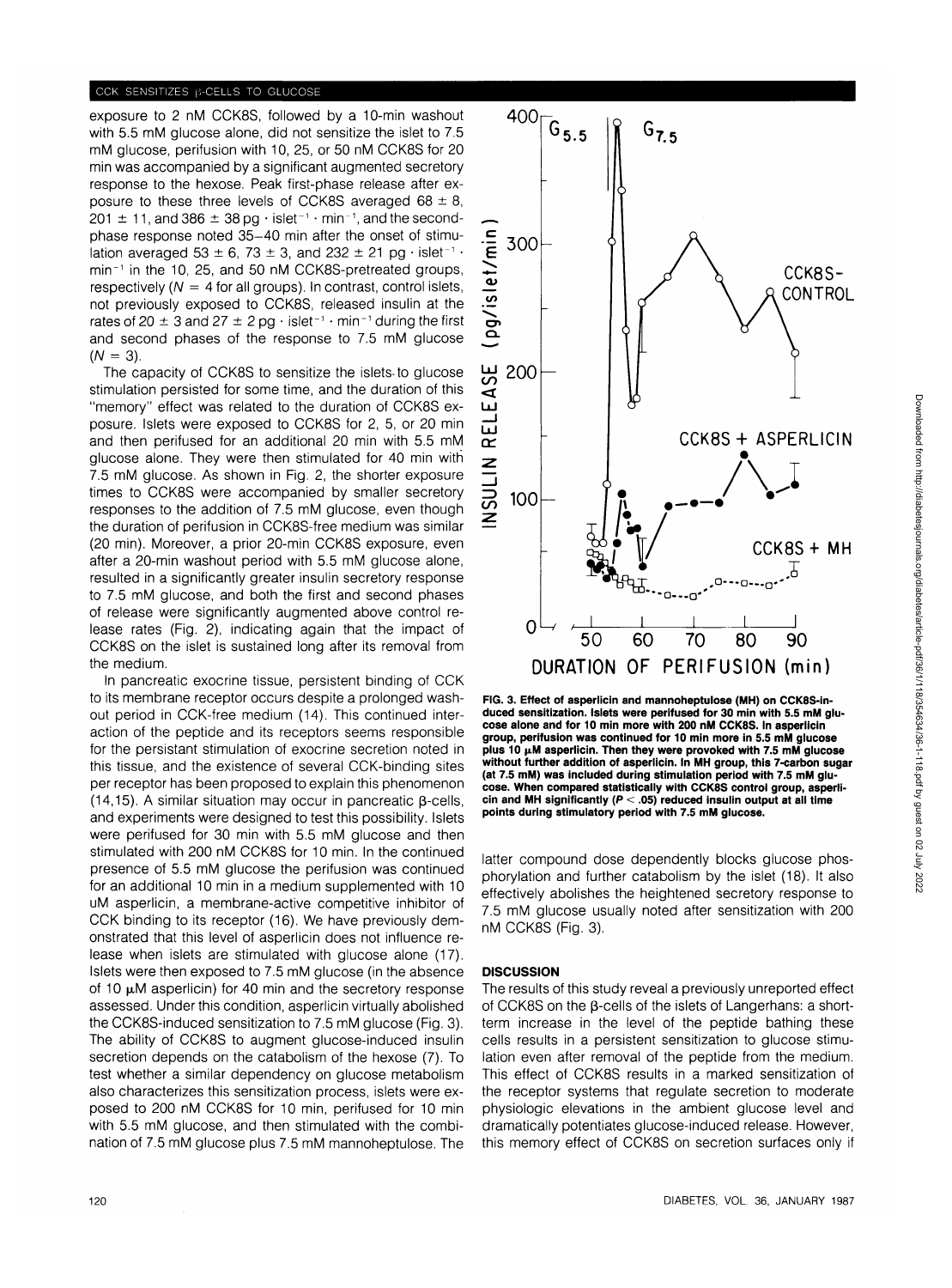the level of glucose increases into the range usually noted postprandially. Of particular physiologic importance, perhaps, is the finding that the memory effect appears greatest for the initial or first phase of secretion. The first phase or acute response of the  $\beta$ -cell to glucose stimulation is thought to be most important in the maintenance of glucose homeostasis (19).

If this sensitizing action of CCK functions in vivo, it represents an elegant homeostatic mechanism, ensuring that appropriate amounts of insulin are secreted, particularly during the initial minutes of glucose stimulation, to promote fuel disposal. Moreover, and considering that this sensitization process persists for some time, the elevation of CCK8S secretion thought to be initiated during mixed-meal digestion by protein and fat products (20,21) prepares the  $\beta$ -cell for activation by glucose or perhaps even other nutrient secretagogues. The advantages of this homeostatic mechanism seem obvious and would serve to facilitate the disposition of fuels dependent on insulin's action. Whether this process of CCK-induced sensitization to glucose stimulation plays a pathophysiologic role in the initiation and/or maintenance of the hyperinsulinemia noted in obese normoglycemic or obese hyperglycemic individuals is unknown (22,23). However, evidence suggesting that CCK may play an important physiologic role in the regulation of plasma insulin levels continues to accumulate: CCK is released during mixed-meal digestion (20,21), the same levels of CCK that activate pancreatic enzyme secretion augment insulin output (5), CCK receptors have been localized on  $\beta$ -cells (3), CCK-containing nerve terminals innervate the islet (4), and CCK potentiates glucose-dependent insulin release (5- 7). Our results with CCK further emphasize the evolving complexity of CCK actions on the  $\beta$ -cell. The possible involvement of CCK in various hyperinsulinemic syndromes warrants further investigation.

It is difficult to precisely define, in biochemical terms, how CCK8S induces this state of heightened sensitivity to glucose. Because asperlicin, which inhibits CCK binding to its receptor (16) and abolishes CCK8S- but not glucose-induced insulin release (17), significantly attenuated this sensitization process, the continued association of CCK with its membrane receptor seems to be important for this response. Similar to the situation noted in exocrine tissue (14,15), each CCK receptor may have several binding sites, differing in affinity for the peptide, and one or both of these sites may regulate this process. Further experiments examining CCK receptor sites on the islets seem appropriate. In addition to the continued association of CCK8S with its membrane receptor, the metabolism of glucose is also essential to the emergence of this heightened secretory response, because mannoheptulose effectively abolished it.

There is little doubt that CCK8S has a major effect on islet polyphosphatidylinositol (PPI) metabolism, and events in the PPI cycle are implicated (8,10). If PPI hydrolysis does play an important role here, the various second messengers ( $IP<sub>3</sub>$ ) and diacylglycerol) generated during PPI turnover may mediate this process (24,25). In addition, other agents that activate the hydrolysis of membrane PPI might produce a similar degree of sensitization. Particularly relevant in this regard might be the action of acetylcholine on the  $\beta$ -cell. Similar to CCK8S, it induces a glucose-dependent increase

in insulin output (26), an effect thought to be at least partly mediated by alterations in PPI metabolism (8). Consequently, the cephalic phase of meal ingestion, accompanied by neuronally derived increases in the level of acetylcholine bathing the islet, may serve to sensitize these cells to glucose, much like CCK8S does. Whether other gut factors (e.g., gastric inhibitory polypeptide and secretin) implicated in the enteroinsular axis produce a similar state of persistent sensitization to glucose is not known and should be studied.

Note that the concentration of CCK8S used in this study to sensitize the  $\beta$ -cell to glucose are considerably greater than circulating levels of the peptide (21). However, considering the possible contribution of neuronally derived CCK to the islet extracellular space (4), it is difficult to precisely estimate the level of the peptide bathing the islet. In the intact pancreas, the levels of CCK that activate enzyme release from exocrine cells are equivalent to those that activate secretion from endocrine cells (5). Consequently, as previously pointed out (6), the process of collagenase isolating islets diminishes the sensitivity of the  $\beta$ -cell to CCK stimulation, thus necessitating the use of higher peptide levels.

Although the nature of the intracellular signals involved in this sensitization process needs to be more clearly defined, our results underscore the complexity of CCK8S actions on the islet. However, the physiologic and clinical significance of these findings remain a fertile area for speculation.

### **ACKNOWLEDGMENTS**

We gratefully acknowledge the expert secretarial assistance of Patricia Cross.

This work was supported by NIH Grant AM-34381 and a Grant from the American Heart Association (84-709).

#### **REFERENCES**

- 1. Cruetzfeldt W:The incretin concept today. Diabetologia 16:75-85, 1979 Unger RH, Eisentraut AH: Entero-insular axis. Arch Intern Med 123:261-
- 66,1969
- 3. Sakamoto C, Goldfine ID, Roach E, Williams JA: Localization of saturable CCK binding sites in rat pancreatic islets by light and electron microscope autoradiography. Diabetes 34:390-94, 1985
- 4. Rehfeld JF, Larsson LI, Goltermann NR, Schwartz TW, Hoist JJ, Jensen SL, Morley JS: Neural regulation of pancreatic hormone secretion by the C-terminal tetrapeptide of CCK. Nature (Lond) 284:33-38, 1980
- 5. Sakamoto C, Otsuki M, Ohki A, Yuu H, Maeda M, Yamasaki T, Baba S: Glucose dependent insulinotropic action of cholecystokinin and caerulin in the isolated perfused rat pancreas. Endocrinology 110:398-402, 1982
- 6. Verspohl EJ, Ammon HPT, Williams JA, Goldfine ID: Evidence that cholecystokinin interacts with specific receptors and regulates insulin release in isolated rat islets of Langerhans. Diabetes 35:38-43, 1986
- 7. Zawalich WS, Cote SB, Diaz VA: Influence of cholecystokinin on insulin output from isolated perifused pancreatic islets. Endocrinology 119:616- 21, 1986
- 8. Best L, Malaisse WJ: Phosphatidylinositol and phosphatidic acid metabolism in rat pancreatic islets in response to neurotransmitter and hormonal stimuli. Biochim Biophys Acta 750:157-63, 1983
- 9. Orchard JL, Davis JS, Larson RE, Farese RV: Effects of carbachol and pancreozymin (cholecystokinin-octapeptide) on polyphosphoinositide metabolism in the rat pancreas in vitro. Biochem J 217:281-87, 1984
- 10. Zawalich W, Takuwa N, Takuwa Y, Diaz VA, Rasmussen H: Interactions of cholecystokinin and glucose in rat pancreatic islets. Diabetes. In press.
- 11. Lacy PG, Kostianovsky M: Method for the isolation of intact islets of Langerhans from the rat pancreas. Diabetes 16:35-39, 1967
- 12. Zawalich WS, Rognstad R, Pagliara AS, Matschinsky FM: A comparison of the utilization rates and hormone-releasing actions of glucose, mannose, and fructose in isolated pancreatic islets. J Biol Chem 252:8519- 23,1977
- 13. Albano JDM, Ekins RP, Maritz G, Turner RC: A sensitive, precise radioimmunoassay of serum insulin relying on charcoal separation of bound and free hormone moieties. Acta Endocrinol 70:487-509, 1972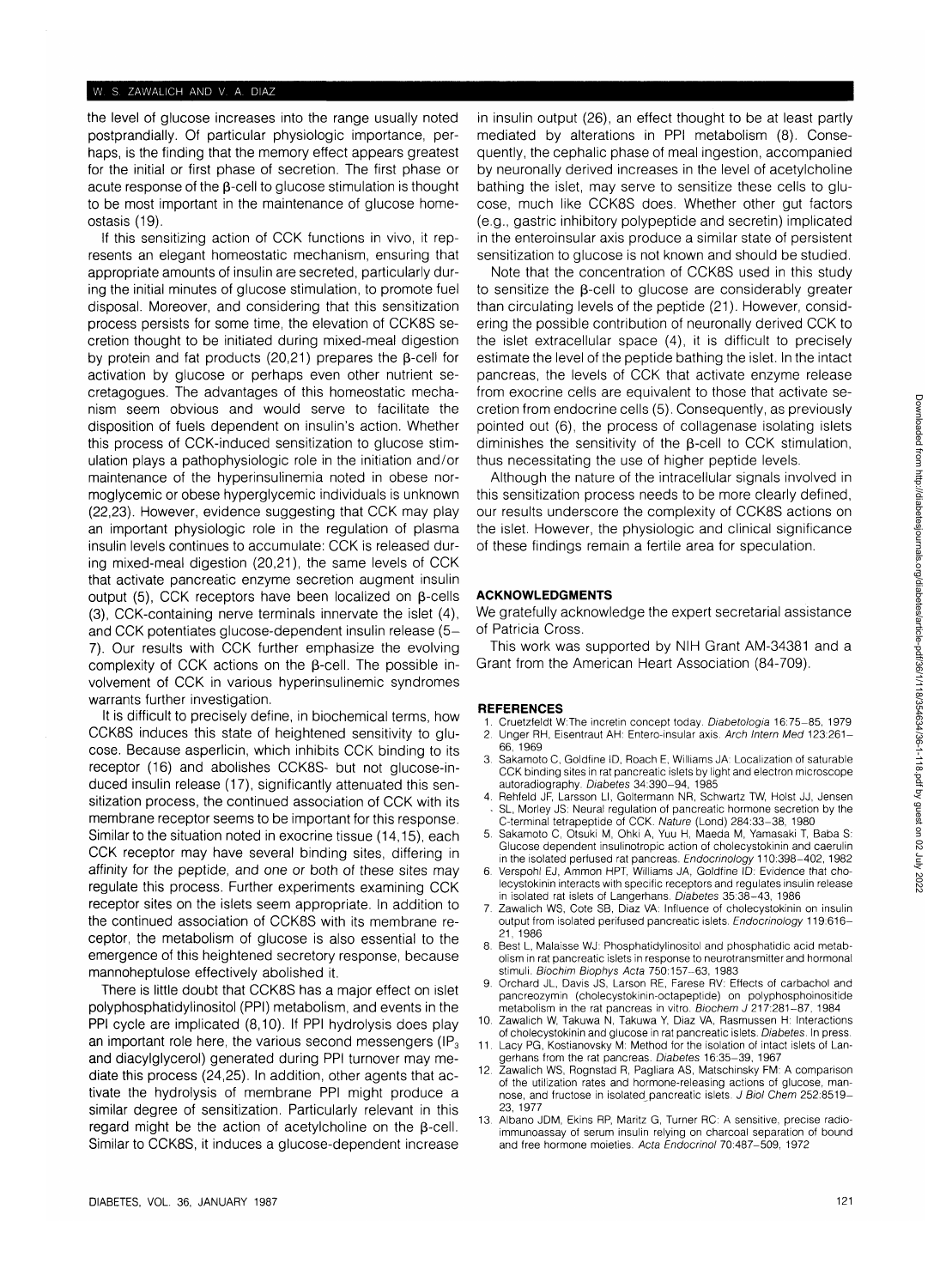the level of glucose increases into the range usually noted postprandially. Of particular physiologic importance, perhaps, is the finding that the memory effect appears greatest for the initial or first phase of secretion. The first phase or acute response of the  $\beta$ -cell to glucose stimulation is thought to be most important in the maintenance of glucose homeostasis (19).

If this sensitizing action of CCK functions in vivo, it represents an elegant homeostatic mechanism, ensuring that appropriate amounts of insulin are secreted, particularly during the initial minutes of glucose stimulation, to promote fuel disposal. Moreover, and considering that this sensitization process persists for some time, the elevation of CCK8S secretion thought to be initiated during mixed-meal digestion by protein and fat products (20,21) prepares the  $\beta$ -cell for activation by glucose or perhaps even other nutrient secretagogues. The advantages of this homeostatic mechanism seem obvious and would serve to facilitate the disposition of fuels dependent on insulin's action. Whether this process of CCK-induced sensitization to glucose stimulation plays a pathophysiologic role in the initiation and/or maintenance of the hyperinsulinemia noted in obese normoglycemic or obese hyperglycemic individuals is unknown (22,23). However, evidence suggesting that CCK may play an important physiologic role in the regulation of plasma insulin levels continues to accumulate: CCK is released during mixed-meal digestion (20,21), the same levels of CCK that activate pancreatic enzyme secretion augment insulin output (5), CCK receptors have been localized on  $\beta$ -cells (3), CCK-containing nerve terminals innervate the islet (4), and CCK potentiates glucose-dependent insulin release (5- 7). Our results with CCK further emphasize the evolving complexity of CCK actions on the  $\beta$ -cell. The possible involvement of CCK in various hyperinsulinemic syndromes warrants further investigation.

It is difficult to precisely define, in biochemical terms, how CCK8S induces this state of heightened sensitivity to glucose. Because asperlicin, which inhibits CCK binding to its receptor (16) and abolishes CCK8S- but not glucose-induced insulin release (17), significantly attenuated this sensitization process, the continued association of CCK with its membrane receptor seems to be important for this response. Similar to the situation noted in exocrine tissue (14,15), each CCK receptor may have several binding sites, differing in affinity for the peptide, and one or both of these sites may regulate this process. Further experiments examining CCK receptor sites on the islets seem appropriate. In addition to the continued association of CCK8S with its membrane receptor, the metabolism of glucose is also essential to the emergence of this heightened secretory response, because mannoheptulose effectively abolished it.

There is little doubt that CCK8S has a major effect on islet polyphosphatidylinositol (PPI) metabolism, and events in the PPI cycle are implicated (8,10). If PPI hydrolysis does play an important role here, the various second messengers ( $IP<sub>3</sub>$ ) and diacylglycerol) generated during PPI turnover may mediate this process (24,25). In addition, other agents that activate the hydrolysis of membrane PPI might produce a similar degree of sensitization. Particularly relevant in this regard might be the action of acetylcholine on the  $\beta$ -cell. Similar to CCK8S, it induces a glucose-dependent increase in insulin output (26), an effect thought to be at least partly mediated by alterations in PPI metabolism (8). Consequently, the cephalic phase of meal ingestion, accompanied by neuronally derived increases in the level of acetylcholine bathing the islet, may serve to sensitize these cells to glucose, much like CCK8S does. Whether other gut factors (e.g., gastric inhibitory polypeptide and secretin) implicated in the enteroinsular axis produce a similar state of persistent sensitization to glucose is not known and should be studied.

Note that the concentration of CCK8S used in this study to sensitize the  $\beta$ -cell to glucose are considerably greater than circulating levels of the peptide (21). However, considering the possible contribution of neuronally derived CCK to the islet extracellular space (4), it is difficult to precisely estimate the level of the peptide bathing the islet. In the intact pancreas, the levels of CCK that activate enzyme release from exocrine cells are equivalent to those that activate secretion from endocrine cells (5). Consequently, as previously pointed out (6), the process of collagenase isolating islets diminishes the sensitivity of the  $\beta$ -cell to CCK stimulation, thus necessitating the use of higher peptide levels.

Although the nature of the intracellular signals involved in this sensitization process needs to be more clearly defined, our results underscore the complexity of CCK8S actions on the islet. However, the physiologic and clinical significance of these findings remain a fertile area for speculation.

#### **ACKNOWLEDGMENTS**

We gratefully acknowledge the expert secretarial assistance of Patricia Cross.

This work was supported by NIH Grant AM-34381 and a Grant from the American Heart Association (84-709).

#### **REFERENCES**

- 1. Cruetzfeldt W:The incretin concept today. Diabetologia 16:75-85, 1979 Unger RH, Eisentraut AH: Entero-insular axis. Arch Intern Med 123:261-
- 66, 1969
- 3. Sakamoto C, Goldfine ID, Roach E, Williams JA: Localization of saturable CCK binding sites in rat pancreatic islets by light and electron microscope autoradiography. Diabetes 34:390-94, 1985
- 4. Rehfeld JF, Larsson LI, Goltermann NR, Schwartz TW, Hoist JJ, Jensen SL, Morley JS: Neural regulation of pancreatic hormone secretion by the C-terminal tetrapeptide of CCK. Nature (Lond) 284:33-38, 1980
- 5. Sakamoto C, Otsuki M, Ohki A, Yuu H, Maeda M, Yamasaki T, Baba S: Glucose dependent insulinotropic action of cholecystokinin and caerulin in the isolated perfused rat pancreas. Endocrinology 110:398-402, 1982
- Verspohl EJ, Ammon HPT, Williams JA, Goldfine ID: Evidence that cholecystokinin interacts with specific receptors and regulates insulin release in isolated rat islets of Langerhans. Diabetes 35:38-43, 1986
- 7. Zawalich WS, Cote SB, Diaz VA: Influence of cholecystokinin on insulin output from isolated perifused pancreatic islets. Endocrinology 119:616— 21, 1986
- 8. Best L, Malaisse WJ: Phosphatidylinositol and phosphatidic acid metabolism in rat pancreatic islets in response to neurotransmitter and hormonal stimuli. Biochim Biophys Acta 750:157-63, 1983
- 9. Orchard JL, Davis JS, Larson RE, Farese RV: Effects of carbachol and pancreozymin (cholecystokinin-octapeptide) on polyphosphoinositide metabolism in the rat pancreas in vitro. Biochem J 217:281-87, 1984
- 10. Zawalich W, Takuwa N, Takuwa Y, Diaz VA, Rasmussen H: Interactions of cholecystokinin and glucose in rat pancreatic islets. Diabetes. In press.
- 11. Lacy PG, Kostianovsky M: Method for the isolation of intact islets of Langerhans from the rat pancreas. Diabetes 16:35-39, 1967 12. Zawalich WS, Rognstad R, Pagliara AS, Matschinsky FM: A comparison
- of the utilization rates and hormone-releasing actions of glucose, mannose, and fructose in isolated pancreatic islets. J Biol Chem 252:8519-23,1977
- 13. Albano JDM, Ekins RP, Maritz G, Turner RC: A sensitive, precise radioimmunoassay of serum insulin relying on charcoal separation of bound and free hormone moieties. Acta Endocrinol 70:487-509, 1972